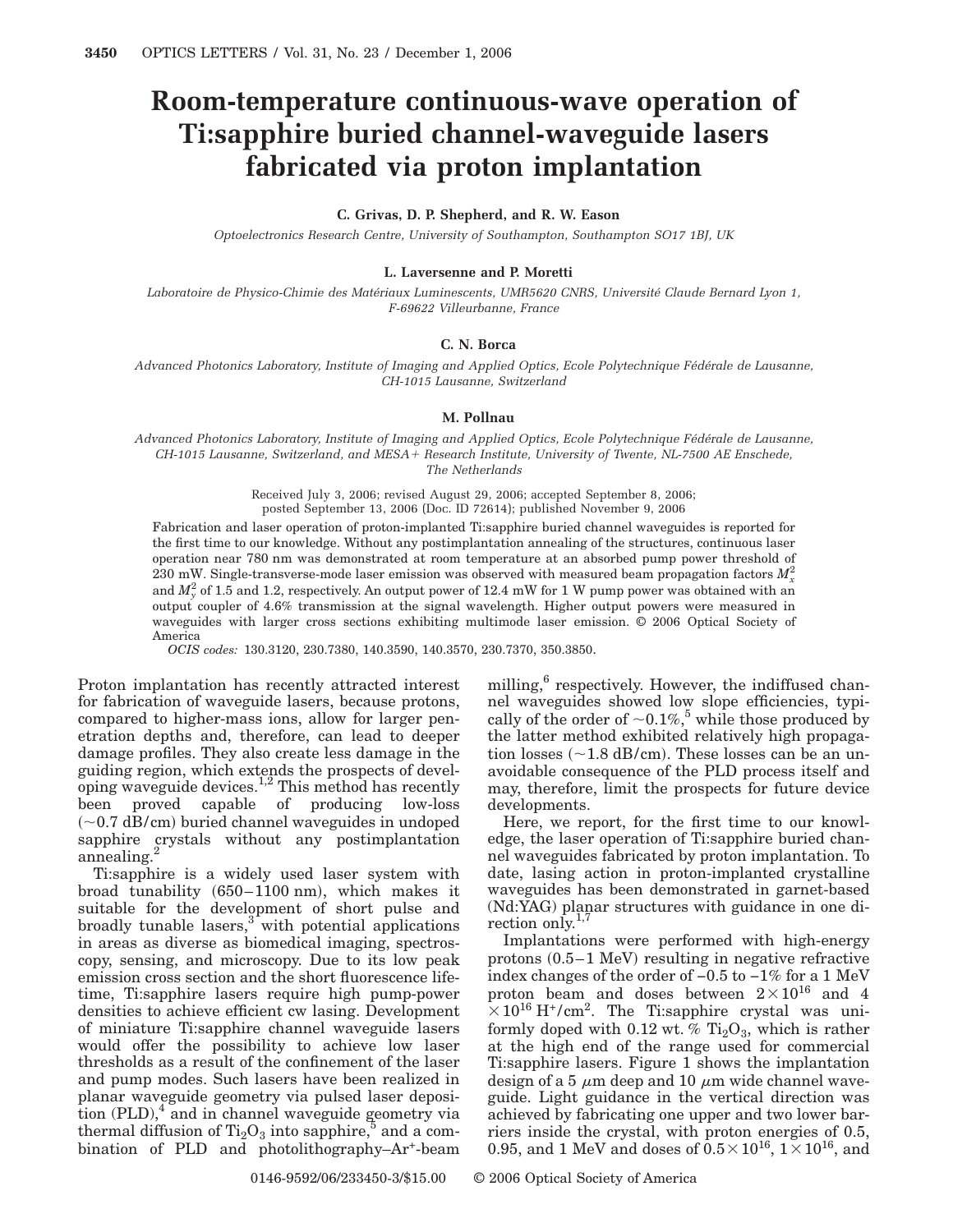

Fig. 1. Schematic (not to scale) of the implantation design of a waveguide with a cross section of 10  $\mu$ m $\times$ 5  $\mu$ m. Dark stripes represent the optical barriers. Their distance from the top surface of the sample is also indicated.

 $1 \times 10^{16}$  H<sup>+</sup>/cm<sup>2</sup>, respectively. To realize horizontal confinement, sidewalls consisting of four vertically stacked low refractive index barriers were produced via implantation through 10 or 15  $\mu$ m wide slits<sup>8</sup> with a 1 MeV proton beam at four different angles of incidence of 65°, 55°, 50°, and 40° and corresponding  $\mathrm{doses} \quad \mathrm{of} \quad 4\!\times\!10^{16}, \quad 8\!\times\!10^{16}, \quad 8\!\times\!10^{16}, \quad \mathrm{and} \quad 4$  $\times$  10<sup>16</sup> H<sup>+</sup>/cm<sup>2</sup>. By varying the angle of incidence instead of the ion energy, larger radial dispersion of the proton beam and in turn production of optical barriers with a larger width in the normal direction was achieved. As a result, several parallel  $5 \mu m$  deep buried channel waveguides with widths of 10, 15, and  $25 \mu m$  were fabricated. Prior to the optical characterization, the end faces of the sample were polished perpendicular to the channel waveguides to a high optical quality and a length of 5.1 mm.

The fluorescence spectral emission of protonimplanted Ti:sapphire buried channel waveguides recorded at room temperature  $(RT)$  using an  $Ar^+$  pump laser was very similar to that of the unimplanted bulk crystal and centered at 780 nm with a FWHM of 180 nm. Nondestructive propagation loss measurements in the channel waveguides were performed via the self-pumped phase conjugation (SPPC) technique, $9,10$  using the 720 nm output from a Ti:sapphire laser and a nominally undoped  $BaTiO<sub>3</sub>$  crystal. The experimental setup used is described in detail elsewhere.10 Losses of 1.0 and 1.3 dB/cm2 at 720 nm were measured for the 15- and 10- $\mu$ m-wide channels, respectively. It is suspected that narrower guides exhibit higher loss due to the stronger interaction of the modal field with their optical barriers.

Lasing experiments were performed at RT with an  $Ar<sup>+</sup>$  pump laser operating on all lines and the same optical setup for beam shaping and coupling as previously used for the loss measurements. To form the laser resonator two thin dielectric mirrors with a reflectivity of 99% and a transmission of 86% at the lasing and pump wavelength, respectively, were attached at the end faces using the surface tension of a small amount of fluorinated liquid and then by gluing their edges at the exposed parts of the faces. The output passed through a filter to block any residual pump irradiation and was then directed onto a power meter or optical spectrum analyzer (OSA) as required. CW laser action was obtained in channels with widths of 10 and 15  $\mu$ m at absorbed pump power thresholds of 230 and 260 mW, respectively. Lasing was observed near 780 nm and the output was  $\pi$  polarized regardless of the polarization state of the pump beam as a result of the larger emission cross section of the waveguide for the  $\pi$  compared to the  $\sigma$  polarization component. Figure 2 shows the laser spectral output as recorded by an OSA together with a laser mode profile (inset) originating from a channel with a width of 10  $\mu$ m. The spikes in the spectrum are due to an etalon effect from the cavity mirrors and the sample, which was evident at high pump powers. The beam propagation factors  $(M^2)$ were measured with a Coherent Modemaster beam propagation analyzer. Near-diffraction-limited laser emission was obtained from the  $10$ - $\mu$ m-wide channels with measured  $M^2$  factors of  $M_x^2$ =1.5 and  $M_y^2$ =1.2 for the horizontal and perpendicular direction, respectively, while the corresponding values for the 15- $\mu$ m-wide channels were  $M_x^2$ =2.5 and  $M_y^2$ =1.25. By replacing the high reflective output mirror with one having a transmission of 4.6% the threshold values increased to 260 and 290 mW for the 10 and 15  $\mu$ m wide channels, respectively. Figure 3 shows the laser output characteristics as a function of the pump power for an output coupler with 4.6% transmission. Slope efficiency values of 3% and 2.2% were obtained from the 15- and 10- $\mu$ m-wide channels, respectively, with corresponding output powers of 17.5 and 12.4 mW for 1 W absorbed power.

To investigate the consistency of the laser performance with the measured propagation loss in the channels, an upper loss limit was derived from the experimentally obtained slope efficiency  $\eta$ . For this purpose we used a model that describes the effects of transverse mode profiles on  $\eta$ , in longitudinally pumped lasers, where the guide is a single mode at both the pump and laser wavelength.<sup>11</sup> According to this theory the expected value for  $\eta$  is given by

$$
\eta = \left(\frac{\lambda_p}{\lambda_l}\right) \left(\frac{-\ln(R_2)}{-\ln(R_1 R_2) + 2l\alpha_L}\right) \times \eta_q \left(\frac{W_{lx} W_{ly} (2W_{px}^2 + W_{lx}^2)^{1/2} (2W_{py}^2 + W_{ly}^2)^{1/2}}{(W_{px}^2 + W_{lx}^2)(W_{py}^2 + W_{ly}^2)}\right),
$$
\n(1)

where  $\lambda_l$ =780 nm is the laser and  $\lambda_p$ =501 nm is the pump wavelength (the average of the two strongest



Fig. 2. (Color online) Laser emission spectrum and mode intensity profile (inset) from a Ti:sapphire buried channel waveguide with 5  $\mu$ m height and 10  $\mu$ m width. Individual lasing spikes represent etalon effects.